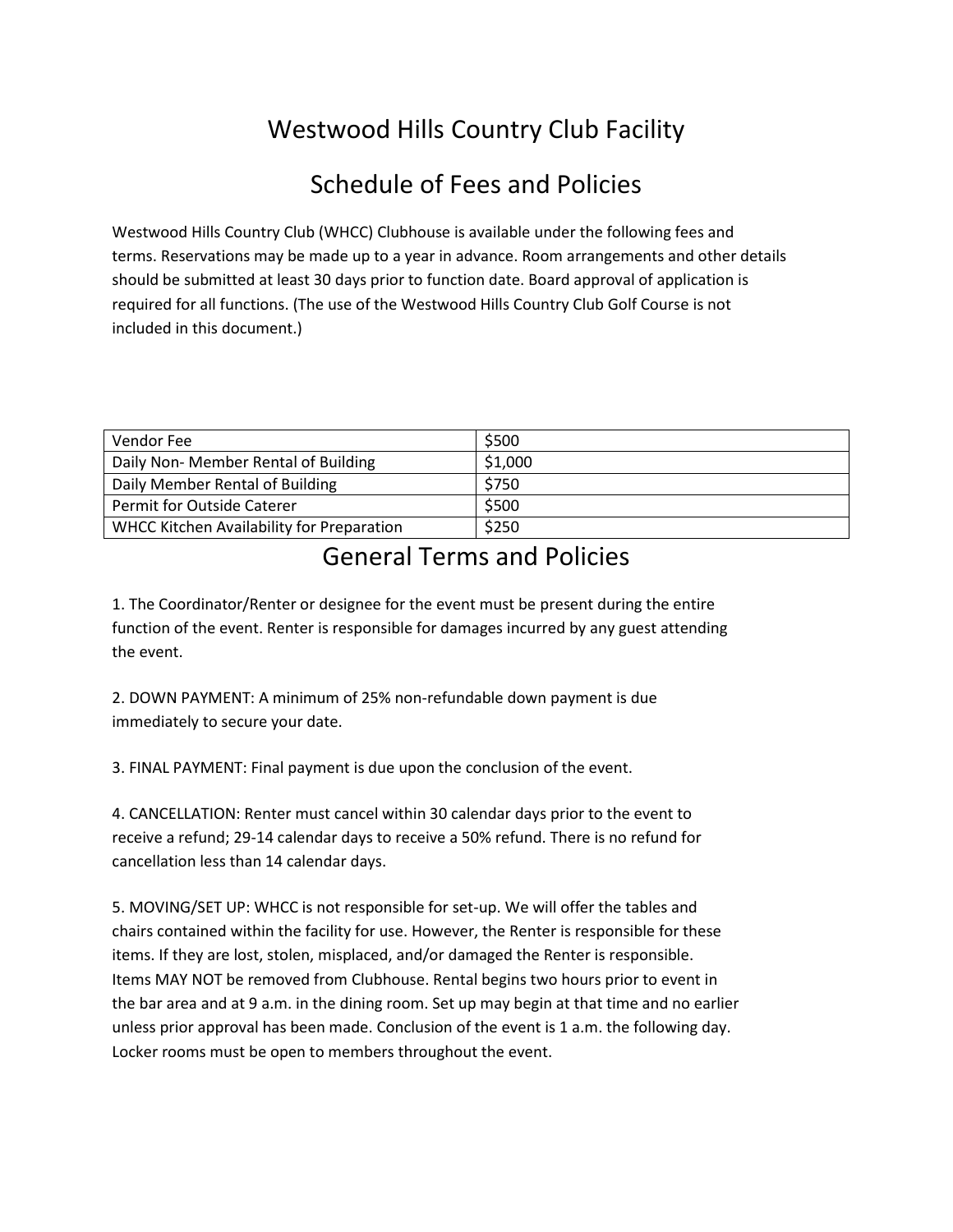6. DÉCOR: Bird seed, confetti, glitter, firecrackers, sparklers, "Silly-String" or similar types of party accessories are NOT permitted. NO tacks, staples, pins or tape may be used in the Clubhouse. WHCC reserves the right to approve any decorations Renter may wish to bring into the facility. Please note that ALL decorations must be removed from the Clubhouse at the conclusion of the rental period. With prior approval and if scheduling permits, some items may be cleaned up the following day. WHCC is not responsible for clean-up of decorations of the Renter. All items brought to premise must be removed upon completion of event.

7. LINENS: WHCC will provide white table cloths for event.

8. CAPACITY: The maximum capacity for rental is 150 people.

9. DJ'S: DJ's are welcomed, but may not use a bubble machine or fog machine nor any dance wax or compound or any substance applied to the floor.

10. SMOKING: WHCC is a smoke-free facility. Smoking is permitted outside the Clubhouse only.

11. PETS: No pets of any kind are permitted in the Clubhouse at any time, with the exception of bona fide Guide/Service animals.

12. FOOD SERVICE: If the Renter uses an outside caterer, the outside caterer must provide WHCC with a certificate of \$1 million liability insurance naming WHCC and its officers and directors as additional insured and food is to be prepared off-site. There is an outside catering fee of \$500.00 in addition to the rental fee. WHCC kitchen is available for food preparation for an additional \$250.00 fee.

13. BEVERAGES: WHCC is a Missouri Alcoholic Beverage Control licensee. ALL beverages (alcoholic and non-alcoholic) must be purchased from WHCC or with permission a \$10 corkage fee will be applied to outside wine brought to the event. Underage drinking is strictly prohibited on WHCC property and there is no drinking in the parking lot allowed. It is the Renter's responsibility to ensure that guests do not violate WHCC's policy with respect to beverages.

14. TAX and GRATUITY: A 15% gratuity is added to total of the party at the completion of your experience. Applicable taxes will be added to all items.

15. DATE AVAILABILITY: WHCC availability is based around the needs of its members.

16. PICTURES: Taking pictures on the golf course is at a limited basis with permission only. No pictures are to be taken on the greens.

17. SAFETY: Security must be provided by Renter at the discretion of WHCC.